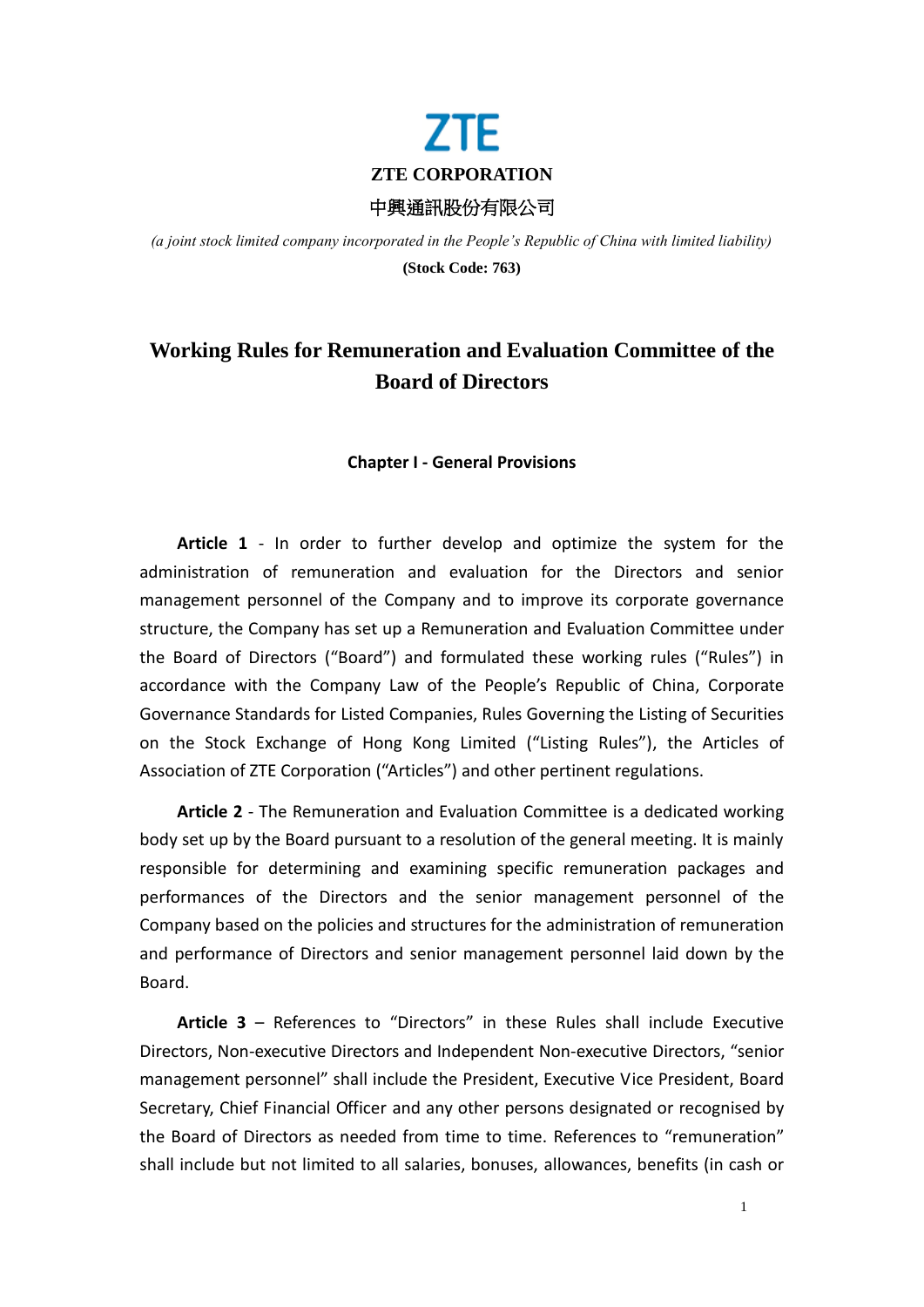in kind), pensions, compensations (including compensation payable in respect of loss or termination of office or appointment), options and gifting of shares.

# **Chapter II – Composition of the Committee**

**Article 4** – The Remuneration and Evaluation Committee shall comprise no less than three Directors, with the majority of them being Independent Non-executive **Directors** 

**Article 5** – Members of the Remuneration and Evaluation Committee shall be nominated by the Board Chairman, more than half of the Independent Non-executive Directors or one-third of all Directors and shall be appointed through election by the Board.

**Article 6**– The Remuneration and Evaluation Committee shall have one convener responsible for presiding over the work of the Committee. The convener must be elected among Committee members who are Independent Non-executive Directors.

**Article 7** – The term of office for a member of the Remuneration and Evaluation Committee shall be concurrent with the term of his/her directorship. A Committee member may be re-elected for appointment upon the conclusion of his/her term of office. A Committee member shall be automatically disqualified as such if during his/her term of office he/she ceases to be a Director of the Company, and the Committee shall make up the number of Committee members in accordance with provisions set out in Articles 4 to 6 above.

**Article 8** – Each member of the Remuneration and Evaluation Committee shall disclose the following to the Remuneration and Evaluation Committee:

(I) any personal financial interest (other than interests in the capacity of a shareholder) in any matters to be determined by the Remuneration and Evaluation Committee; or

(II) any potential conflict of interests as a result of cross-directorships.

If the aforesaid interests do exist, the member shall abstain when the resolution concerned is put to vote and shall not participate in any deliberations of the resolution; he/she shall resign from the Remuneration and Evaluation Committee if so required by the Board.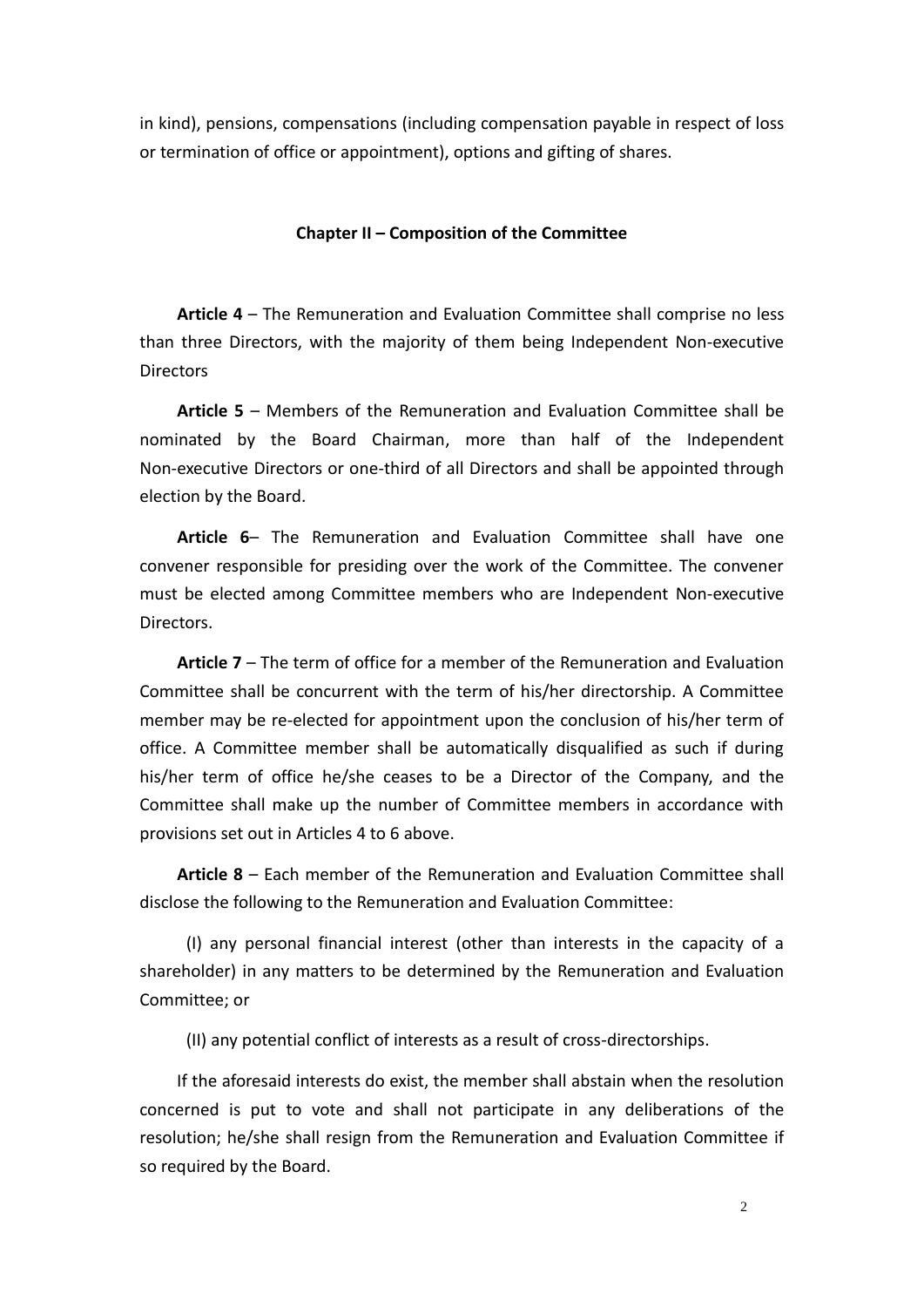#### **Chapter III - Scope of Authority**

**Article 9** – The principal duties and scope of authority of the Remuneration and Evaluation Committee shall be:

(I) to make recommendations to the Board in respect of the policy and structure of remuneration and performance management for all Directors and senior management personnel (including but not limited to the criteria, procedures and regimes for performance appraisal) and on the establishment of a formal and transparent procedure for developing policy on such policy and structure of remuneration and performance management;

(II) to make recommendations to the Board on the specific remuneration packages of individual executive directors and senior management(This should include benefits in kind, pension rights and compensation payments, including any compensation payable for loss or termination of their office or appointment).The Remuneration and Evaluation Committee shall take into consideration remuneration paid by similar companies, the time dedicated by and duties of the Directors, the employment terms of other positions of the Group and the results of performance appraisals, etc;

(III) to make recommendations to the Board on the remuneration of non-executive directors;

(IV) to conduct examination and appraisal of the execution of duties and annual performance of the Directors and senior management personnel by reference to company goals and objectives set by the Board, and to examine and approve the remuneration determined on the basis of their performance;

(V) to determine the annual total amount of remuneration for all Directors and senior management personnel of the Company;

(VI) to review and approve the compensation (if any) payable to Executive Directors and senior management personnel in respect of the loss or termination of office or appointment, to ensure that such compensation is consistent with the relevant contract terms and is fair and reasonable without causing undue burden for the Company;

(VII) to review and approve compensation arrangements (if any) involved in the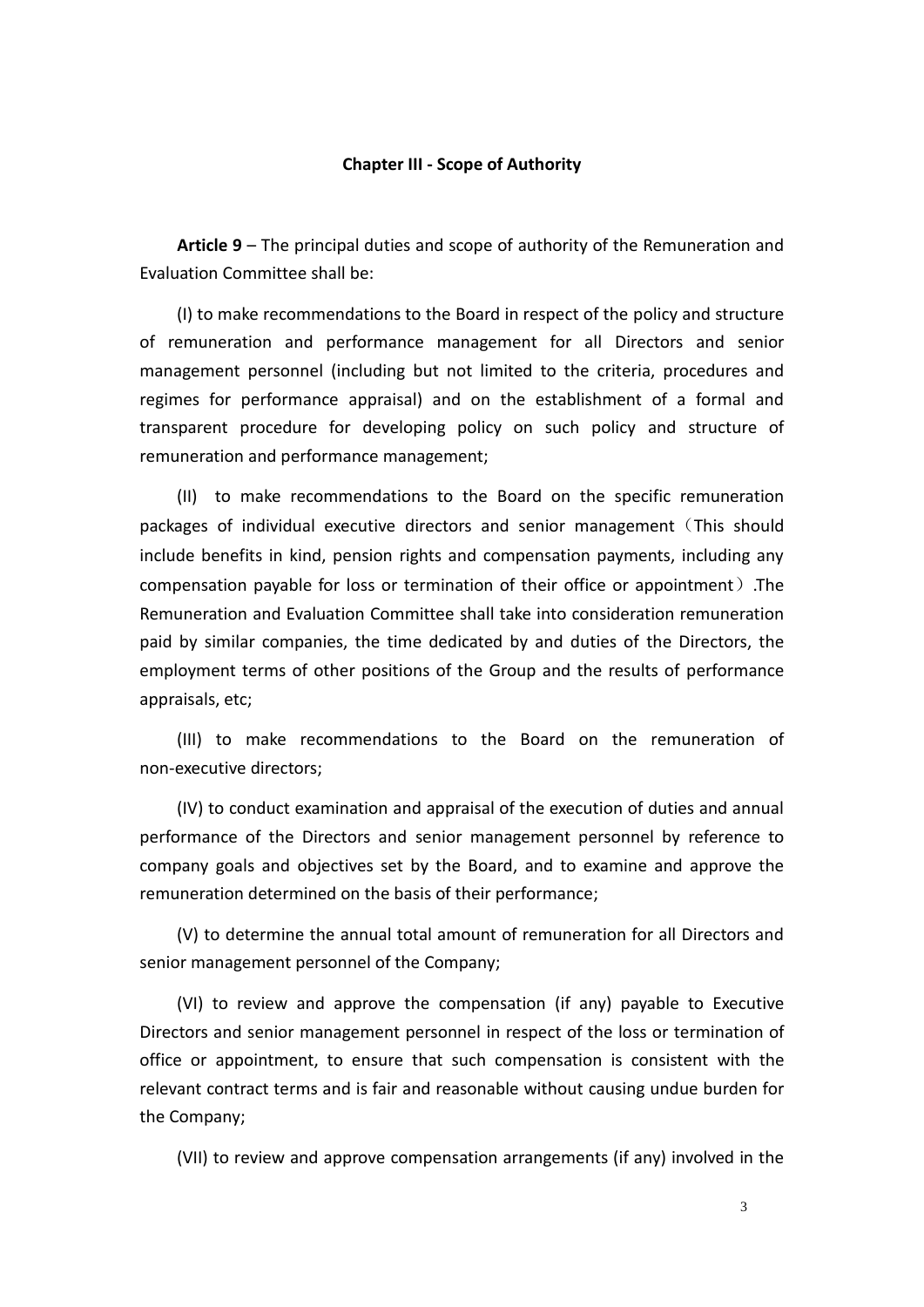dismissal or removal of Directors by reason of misconduct, to ensure that such arrangements are consistent with the relevant contract terms and are reasonable and appropriate;

(VIII) to review from time to time the terms of the agreement for the appointment of Directors;

(IX) to report to the Board so that it is fully informed of the actions, decisions and recommendations of the Committee, unless the same is restricted by pertinent laws or regulatory requirements;

(X) to ensure that no Director or any of his/her associates determines his/her own remuneration, and that the remuneration of Non-executive Directors who are members of the Remuneration and Evaluation Committee be determined by other members of the Remuneration and Evaluation Committee; and

(XI) to deal with other matters as authorized by the Board.

**Article 10** – The Board shall have the power to reject any remuneration proposal which is detrimental to shareholders' interests.

**Article 11** – The remuneration package for Directors of the Company recommended by Remuneration and Evaluation Committee shall be submitted to the Board for approval and tabled at the general meeting for consideration and approval before implementation; the remuneration package for senior management personnel of the Company recommended by the Remuneration and Evaluation Committee shall be submitted to the Board for consideration and approval before implementation.

**Article 12** – In performing its duties in accordance with these terms of reference, the Remuneration and Evaluation Committee shall:

(I) consider the remuneration required to attract, retain and motivate Directors and senior management personnel that meet the needs of the Company, although consideration shall also be given to the avoidance of remuneration beyond that which is reasonably necessary;

(II) consider the position of the Company relative to other companies. The Committee shall inform itself of remuneration levels of comparable companies and consider relative performances in business results. As comparison with other companies might result in the risk of increasing the level of remuneration without corresponding improvements in performance, the Remuneration and Evaluation Committee shall exercise care and caution when doing such comparisons;

(III) inform itself of conditions in the larger remuneration market, including the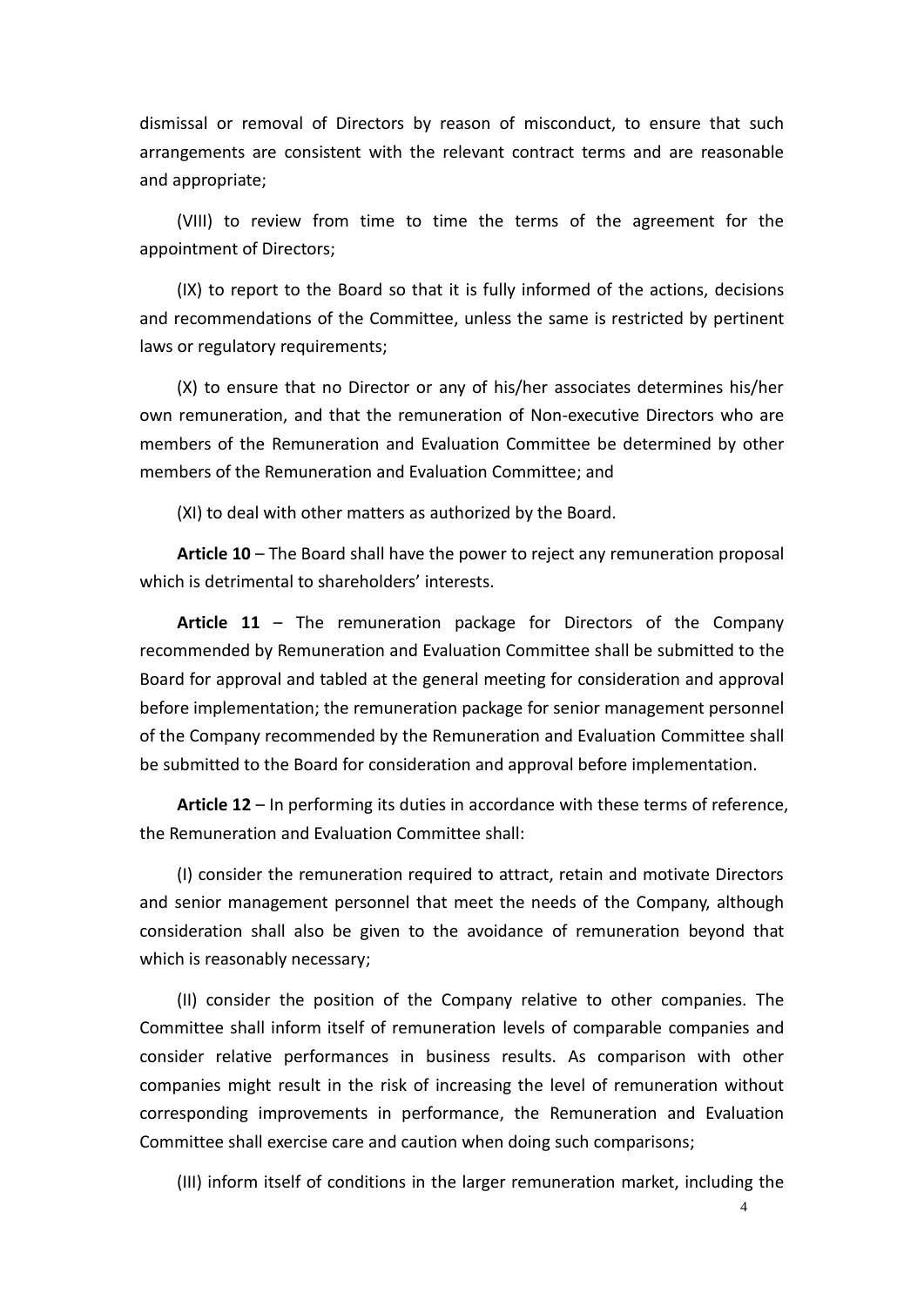salary levels of the Company and other companies, especially when determining the scale of pay rise each year;

(IV) ensure that performance-based remuneration accounts for a significant portion in the total remuneration package of Directors and senior management personnel so as to align their interests with those of the shareholders and to motivate them for improvements in performance; and

(V) consult the Chairman and/or President in connection with remuneration proposals for other Executive Directors and senior management personnel; and to seek professional advice if deemed necessary.

**Article 13** – The Board authorizes the Remuneration and Evaluation Committee to perform its duties within its terms of reference.

#### **Chapter IV - Resources**

**Article 14** – The Remuneration and Evaluation Committee shall be provided with sufficient resources for the due performance of its duties.

**Article 15** – The Remuneration and Evaluation Committee shall set up an office, which shall be mainly responsible for preparatory work and meeting preparations for the decision-making of the Remuneration and Evaluation Committee, for providing the Company with relevant information in respect of the following:

(I) Status of completion of the Company's principal operating targets;

(II) Scope of delegation and principal duties and other relevant information of the Company's senior management personnel;

(III) Status of completion of benchmarks involved in the performance appraisal system for Directors and senior management personnel;

(IV) Remuneration allocation plan for the Company in general and for senior management personnel formulated on the basis of the Company's results;

(V) Summary of annual implementation of the Company's remuneration and performance management; and

(VI) Other information as required.

The head of the Remuneration and Evaluation Office shall be the senior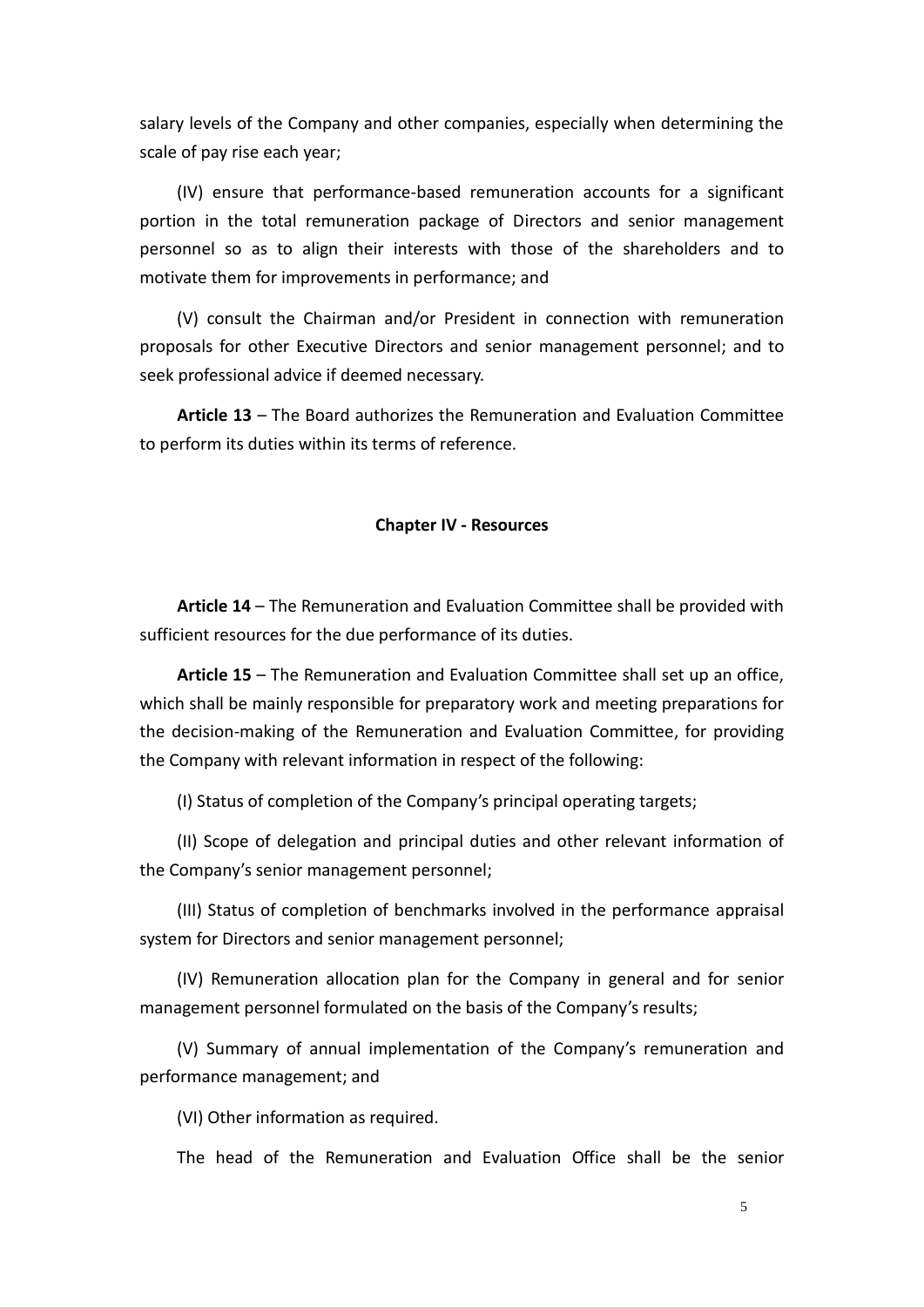management personnel in charge of appraisal. Where necessary, the Board Secretary may conduct such coordination as relevant.

**Article 16** – The Remuneration and Evaluation Committee is authorized to obtain from senior management personnel any information it requires relating to remuneration, and the senior management personnel shall duly oblige to facilitate the work of the Remuneration and Evaluation Committee.

**Article 17** – The Remuneration and Evaluation Committee is authorized by the Board to obtain independent professional opinion from external parties if it deems necessary, at the cost of the Company, and to ensure that the meetings concerned are attended by external parties with relevant experience and expertise.

# **Chapter V - Rules of Proceedings**

**Article 18** – The Remuneration and Evaluation Committee shall meet at least once a year, and a notice of meeting shall be served on all members three days before the meeting is convened. A temporary meeting shall be held immediately for urgent issues. The meeting shall be presided over by the convener, or by another member (who is an Independent Non-executive Director) appointed in case the convener is absent for any reason.

**Article 19** – A Remuneration and Evaluation Committee shall only be held with more than half of the members attending; each member shall have one vote; resolutions of the meeting shall be adopted with more than half of the votes from the full Committee voting in favor.

**Article 20** – A Remuneration and Evaluation Committee may be convened by way of on-site meetings, video conferences, conference calls or facsimiles.

**Article 21** – Voting at a Remuneration and Evaluation Committee meeting shall be conducted by way of a show of hands in case of an on-site meeting and by way of signing up through facsimile in case of a meeting convened through communication devices.

**Article 22** – Other Directors, Supervisors and senior management personnel of the Company may be invited to attend the meeting of the Remuneration and Evaluation Committee meeting as non-voting attendees where necessary.

**Article 23** – Where an issue involving a member of the Remuneration and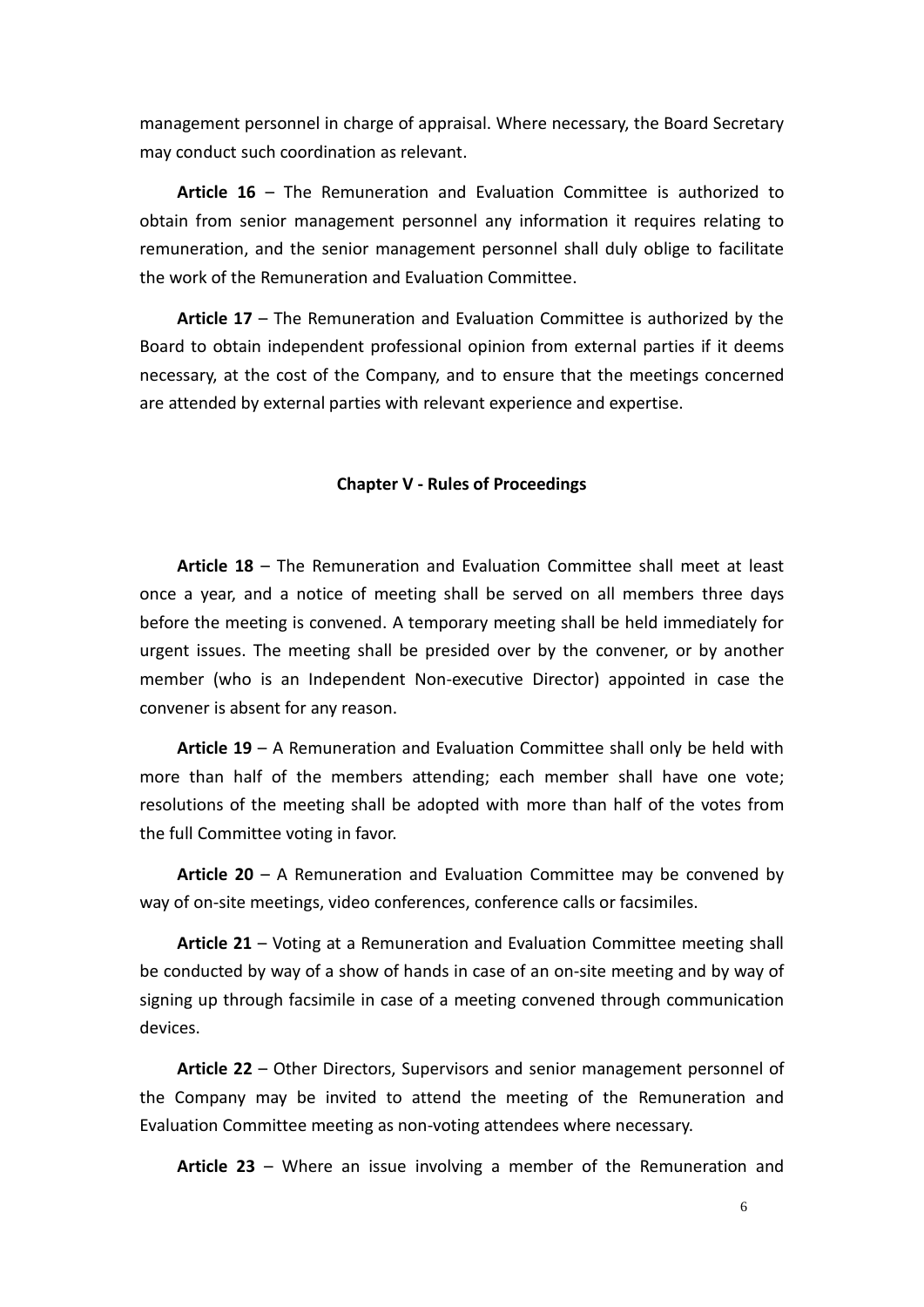Evaluation Committee is deliberated at a meeting of the Committee, such member shall be excused from the meeting.

**Article 24** – The procedures of convening a Remuneration and Evaluation Committee meeting, method of voting thereat and remuneration policies and distribution plans passed thereby must be in accordance with provisions of pertinent laws, regulations, the Articles and these Rules.

**Article 25** –Records of a Remuneration and Evaluation Committee meeting shall be kept and members attending the meeting shall sign against the minutes of meeting; the minutes of meeting shall be kept by Board Secretary of the Company in such manner and for such duration as determined by reference to the filing of Board documents. The preliminary draft and finalized version of the Remuneration and Evaluation Committee minutes of meeting shall be respectively delivered to all members of the Remuneration and Evaluation Committee within a reasonable period of time after the meeting, for comments in case of the preliminary draft and filing in case of the finalized version by the members.

**Article 26** – Resolutions and results of voting adopted by a Remuneration and Evaluation Committee meeting shall be reported in writing to the Board of the Company.

**Article 27** – Members attending any meetings of the Committee shall have the obligation to keep confidential all matters discussed at such meetings and shall refrain from unauthorized disclosures of information relating thereto.

**Article 28** – The Committee shall make available the convener of the Committee (or in his absence, at least one of its members) to attend the Company's annual general meeting to answer shareholders' questions.

# **Chapter VI - Supplemental Rules**

**Article 29** – These Rules shall come into effect from the date on which they are adopted by way of a Board resolution.

**Article 30** – Matters not provided for under these Rules shall be dealt with in accordance with the provisions of pertinent national laws and regulations and the Articles; in case of any contradiction with laws and regulations promulgated by the State in future and any revised Articles amended through legal procedures, provisions of such national laws and regulations as pertinent and such Articles shall